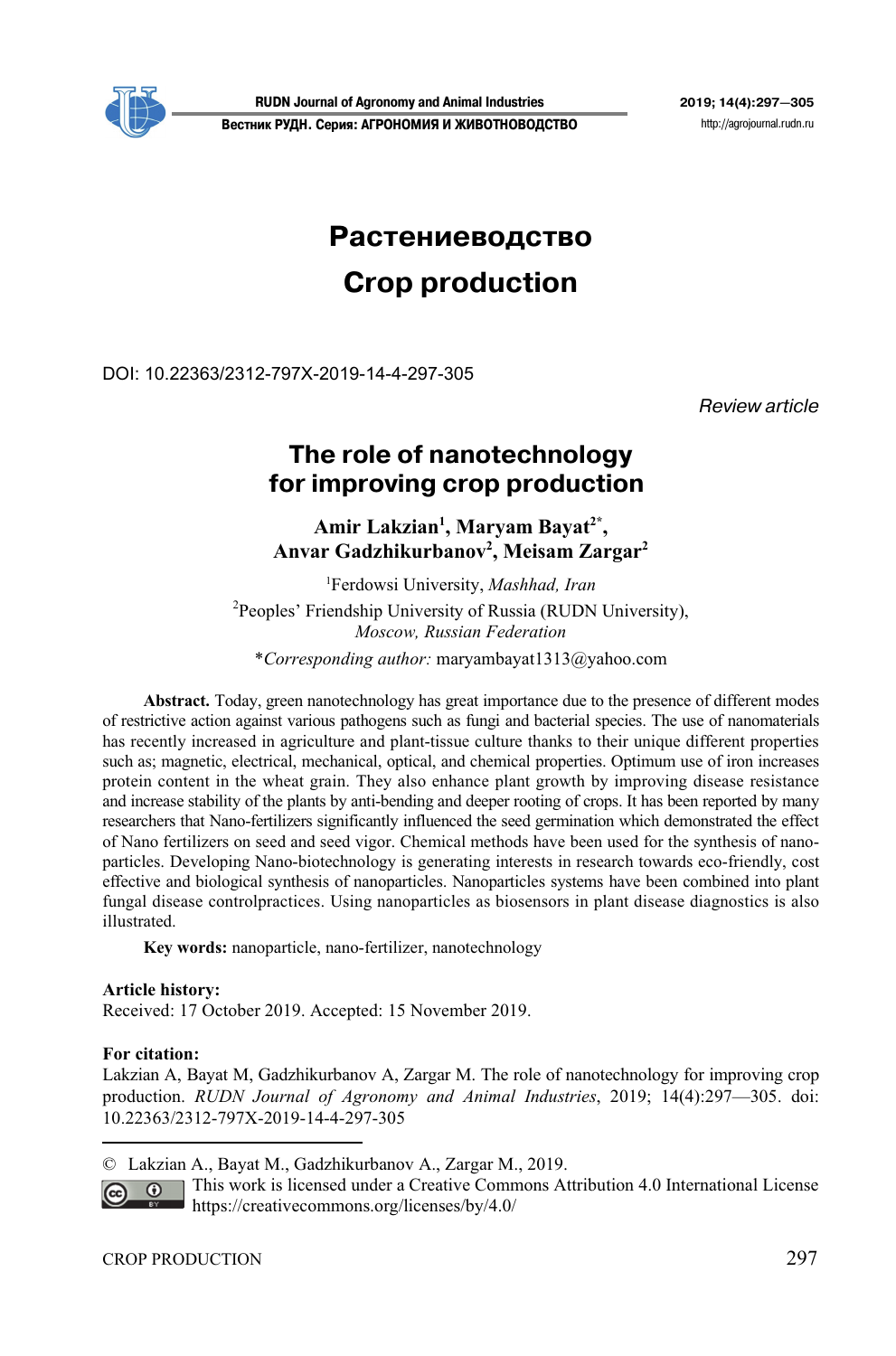# **Introduction**

Nowadays, environmental pollution caused by the use of chemicals and the unpredictable results of biological control have been widely investigated [1]. Nowadays, green nanotechnology has a great advantage due to the presence of different modes of inhibitory action against various pathogens such as fungal and bacterial species [2]. Nanotechnology is used in different stages of production such as processing, storage and plays an important role in the transportation of agricultural products.

This technology has great potential of transforming agriculture and food industry by applying new innovative methods such as precision farming methods, control release of agrochemicals and site target for delivery of different macromolecules needed for improving plant disease resistance, efficient nutrient utilization and increasing plant growth. Processes such as nano encapsulation illustrate the advantages of more efficient use and safer handling of pesticides with less negative impacts on the environment hence ensuring eco protection [3].

Agricultural systems are losing their fertility because of human activities and societal change in lifestyle. This invariably affects the production of crops and could lead to famine and hunger, thus concerted efforts are necessary to improve plants to enhance production. Nanotechnology system serves as the newest system for modern agriculture, whereby methods are formulated and channeled towards meeting with food demands of the enhancing world population [4].

Urban cropping that makes use of recent nanotechnologies has the potential to contribute for food security and nutrition. Despite there are related risks from chemical polutions which may have released from soils, water [5], the ultimate goals for nanomaterials application in cropping spans decreasing hazard chemicals, nutrient losses, pest control and crop yield improvement [6]. The aim of this study was to investigate the use of nanotechnology in cropping systems and possibility of applying this technique for ameliorating desirable crop cultivation.

# **Background of Nanotechnology in cropping systems**

The quest to apply nanotechnology in farming systems arises from the fact that population is constantly increases, which necessitates the need for more foods. Population survey has estimated about 9.5 billion by the end of 2050 [5, 6]. Nanoscience is a fast-emerging field with an emphasis on broad range synthesis and application of different nanomaterials. This field can serve as a panacea for several difficult problems in multidisciplinary fields such as pharmaceutical sciences, supramolecular chemistry and electrical engineering [7, 8]. Nanomaterials have been awarded considerable attention due to their structure and properties differing from those of atoms and molecules with respect to their bulk materials, thus possessing various potential applications [9]. Nanoparticle synthesis is generally carried out by various chemical methods, such as laser ablation, pyrolysis, chemical or physical vapor deposition, sol gel and lithography electro-deposition. However most of these methods are expensive, and/or require the use of toxic solvents [10].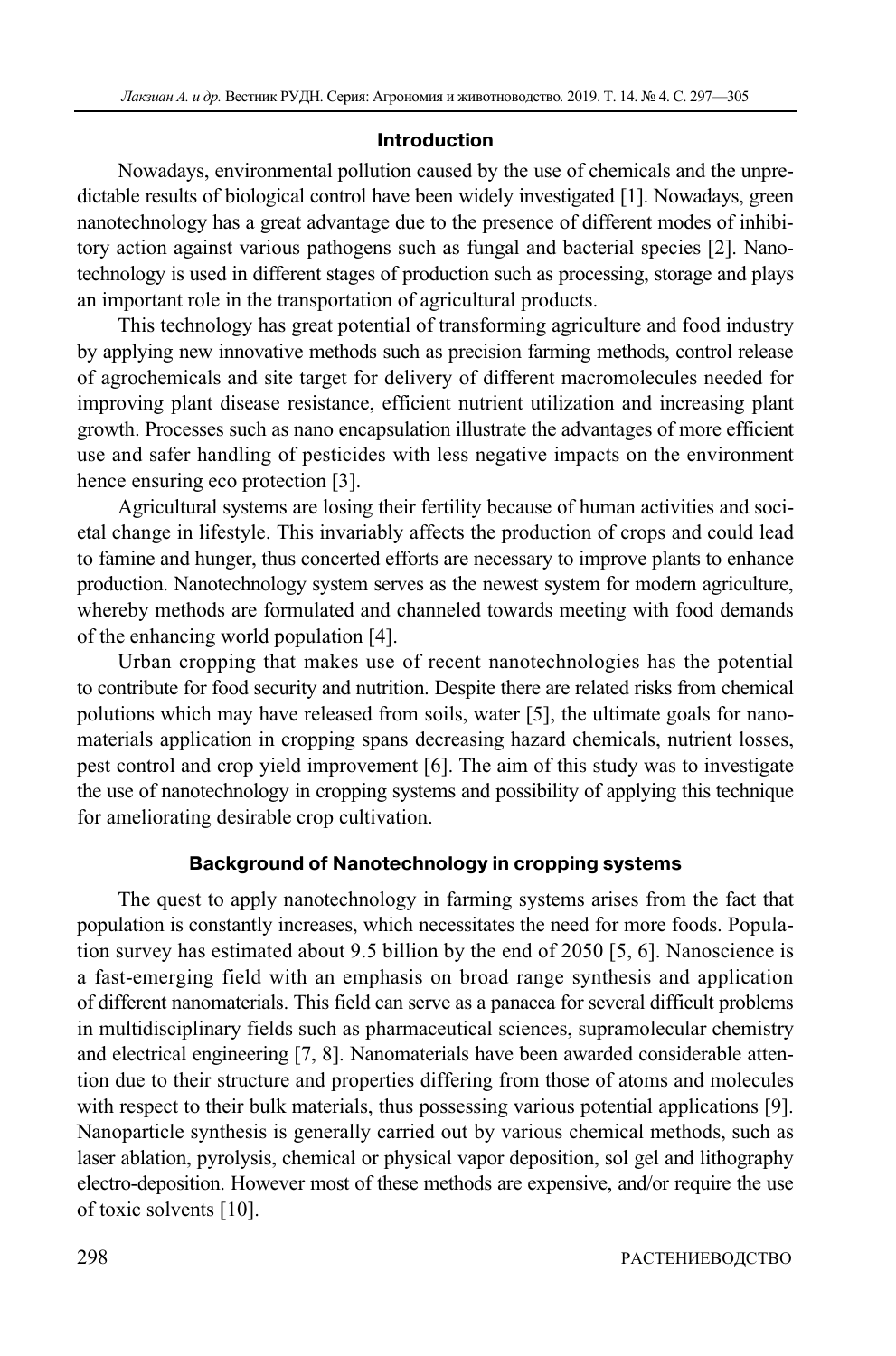| Nanofertilizers                                         | Constituents                                                                                                                                                                                                                                      | Name of Manufacturer                                       |
|---------------------------------------------------------|---------------------------------------------------------------------------------------------------------------------------------------------------------------------------------------------------------------------------------------------------|------------------------------------------------------------|
| Nano Ultra-Fertilizer<br>(500) a                        | organic matter, 5.5%; Nitrogen, 10%; $P_2O_5$ , 9%;<br>K <sub>2</sub> O, 14%; P <sub>2</sub> O <sub>5</sub> , 8%; K <sub>2</sub> O, 14%; MgO, 3%                                                                                                  | SMTET Eco-technologies Co.,<br>Ltd., Taiwan                |
| Nano Calcium<br>(Magic Green) (1) kg                    | CaCO <sub>3</sub> , 77.9%; MgCO <sub>3</sub> , 7.4%; SiO <sub>2</sub> , 7.47%; K, 0.2%;<br>Na, 0.03%; P., 0.02%; Fe, 7.4 ppm; Al <sub>2</sub> O <sub>3</sub> , 6.3 ppm;<br>Sr, 804 ppm; sulfate, 278 ppm; Ba, 174 ppm;<br>Mn, 172 ppm; Zn, 10 ppm | AC International Network<br>Co., Ltd., Germany             |
| Nano Capsule                                            | N, 0.5%; P <sub>2</sub> O <sub>5</sub> , 0.7%; K <sub>2</sub> O, 3.9%; Ca, 2.0%; Mg, 0.2%;<br>S, 0.8%; Fe, 2.0%; Mn, 0.004%; Cu, 0.007%; Zn, 0.004%                                                                                               | The Best International<br>Network Co., Ltd., Thailand      |
| Nano Micro Nutrient<br>(Ecostar) (500) g                | Zn, 6%; B, 2%; Cu, 1%; Fe, 6%+; EDTA Mo, 0.05%;<br>Mn, 5%+; AMINOS, 5%                                                                                                                                                                            | Shan Maw Myae Trading Co.,<br>Ltd., India                  |
| PPC Nano (120) mL                                       | M protein, 19.6%; Na <sub>2</sub> O, 0.3%; K <sub>2</sub> O, 2.1%;<br>$(NH4)2SO4$ , 1.7%; diluent, 76%                                                                                                                                            | WAI International Develop-<br>ment Co., Ltd., Malaysia     |
| Nano Max NPK<br>Fertilizer                              | Multiple organic acids chelated with major nutrients,<br>amino acids, organic carbon, organic micronutrients /<br>trace elements, vitamins, and probiotic                                                                                         | JU Agri Sciences Pvt. Ltd.,<br>Janakpuri, New Delhi, India |
| TAG NANO (NPK,<br>PhoS, Zinc, Cal, etc.)<br>fertilizers | Proteino-lacto-gluconate chelated with micronutrients,<br>vitamins, probiotics, seaweed extracts, and humic<br>acid                                                                                                                               | Tropical Agrosystem India<br>(P) Ltd., India               |

**Some Nano fertilizers used nowadays globally [15]** 

Recently, great activities have been made to use environmentally sustainable methods for the nanoparticles synthesis [11]. This is largely obtained by the using plant or fruit extracts and bioorganisms [12, 13]. Using fertilizers is an age long practice and has tremendously increased crop yields. However, they lead to soil mineral imbalance, destroy the soil structure, soil fertility and general ecosystem, which are serious impediments in the long term. To deal with the situation, it is pertinent to develop smart materials that can release nutrients to targeted areas and contribute to clean environment. Recent researches have indicated that graphene is a promising material that could serve as a carrier for plant nutrients. It is capable of slow and controlled reveal of nutrient for the plants benefit, and eventually enhances the amount of production with low environmental impact [14, 5]. Some Nano fertilizers used in the world are shown in table 1.

# **Green synthesis of nanoparticles**

Nanomaterials have nanoscale dimension, and nanoparticles are very small size particles with increased catalytic reactivity, thermal conductivity, non-linear optical performance and chemical steadiness owing to its large surface area to volume ratio. These compounds are the ones possibly responsible for the anti-pathological responses of plants [16]. Increase in new resistant strains of insects, bacteria and fungi against most potent antibiotics prompted researchers to conduct experiments on the activity of well-known compounds, including Nanoparticles and the resistance phenomenon was more pronounced against insect pests than other organisms.

Biosynthesis of nanoparticles is a strategy of synthesizing nanoparticles applying microorganisms having biomedical applications. Mentioned method is an environmental friendly and cost effective, biocompatible and safe approach. Green synthesis involves synthesis through plants, bacteria, fungi, algae etc. They allow large scale production

Table 1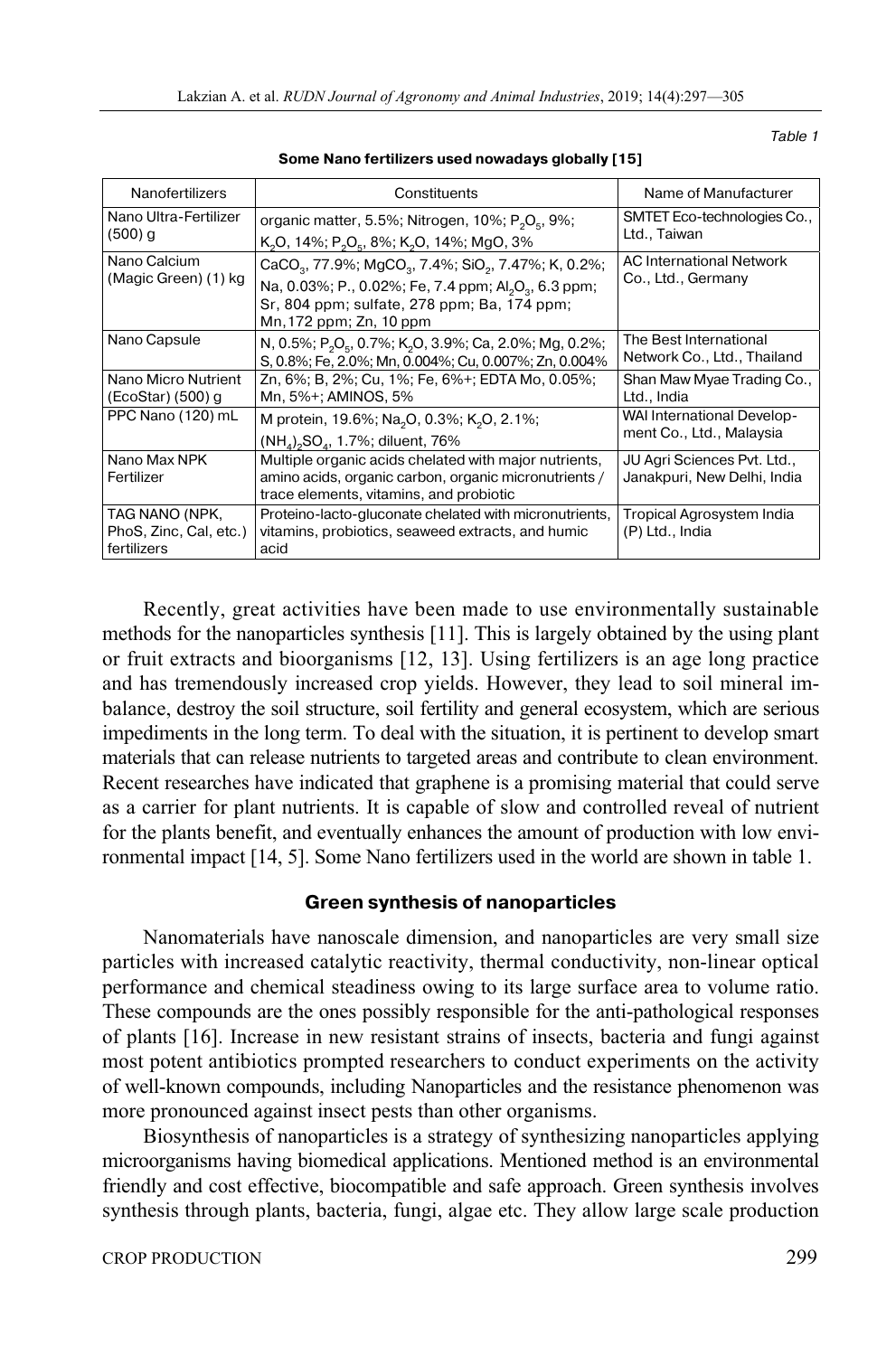of ZnO NPs free of additional impurities. NPs synthesized from biomimetic approach show more catalytic activity and limit the use of expensive and toxic chemicals [17—19].

Physical synthesis encompasses the sedimentation process, rotor speed ball mill, high energy ball mill and pot mill. For instance, phosphorus (P) nanoparticles are provided by purifying rock phosphate and grinding with high energy mill. Chemical approaches include precipitation and poly vinyl pyrimidine (PVP) techniques. The use of microorganisms as potential bio-factories for synthesis of metallic Nanoparticles such as cadmium sulphide, gold, and silver has been explored [20, 21].

#### **Synthesis methods**

Two strategies have been advised for synthesis of nanomaterials: 1) bottom up and 2) top down methods. The top-down strategy includes milling or attrition of large macroscopic particle. That includes synthesizing large scale patterns initially and then diminishing it to nanoscale level through plastic deformation. This strategy cannot be used for large scale production of nanoparticles, because of its high cost and slow process. This approach includes the nanoparticles synthesis from miniaturized atomic components through self-assembly [22]. That involves formation through physical and chemical means. Meanwhile, that is a cheap cost technique comparatively.

#### **Nanoparticles and plant protection**

Anthracnose disease, which is caused by *Colletotrichum* is a serious disease that appears on host plant and other cereal crops. For controlling various phytopathogenic fungi, including *Colletotrichum* species, agrochemical products have been advanced and applied for a long period of time. Widespread using fungicides has certainly diminished the outbreak of diseases, but simultaneously contributed to the development of resistant pathogen strains and biotypes [21, 22]. Anthracnose disease, which is caused by the fungal pathogen *Colletotrichum* is a devastating disease that occurs on many commercially important plants like bean, strawberry, perilla and other crop plants [23]. In order to control various phytopathogenic fungi, including *Colletotrichum* species, agrochemicals have been used for a long time. Widespread use of agrochemicals has certainly decreased the outbreak of fungal diseases, but at the same time has contributed to the development of resistant pathogens. Moreover, such chemicals can be lethal to beneficial organisms.

Nanomaterials have been observed as novel antimicrobial agents owing to their high surface area to volume ratio and the unique chemical and physical characteristics, that increase their contact with microbes and ability to permeate cells [24]. Nano science has shown the impact of silver particles as antimicrobial agents. Shrinking the particle size of materials is very effective point to ameliorate their biological compatibility.

The existence of fungal phytopathogens during the development of host plant is essential as mentioned organisms can induce wilt or root rot disease causing substantial losses to crop producers. Currently, pathogenic fungi such as *Fusarium solani* and *Macrophomina phaseolina* have been recognized in some crops in various countries such as Spain and Iran as the causal agent of crown rot, root rot and charcoal rot,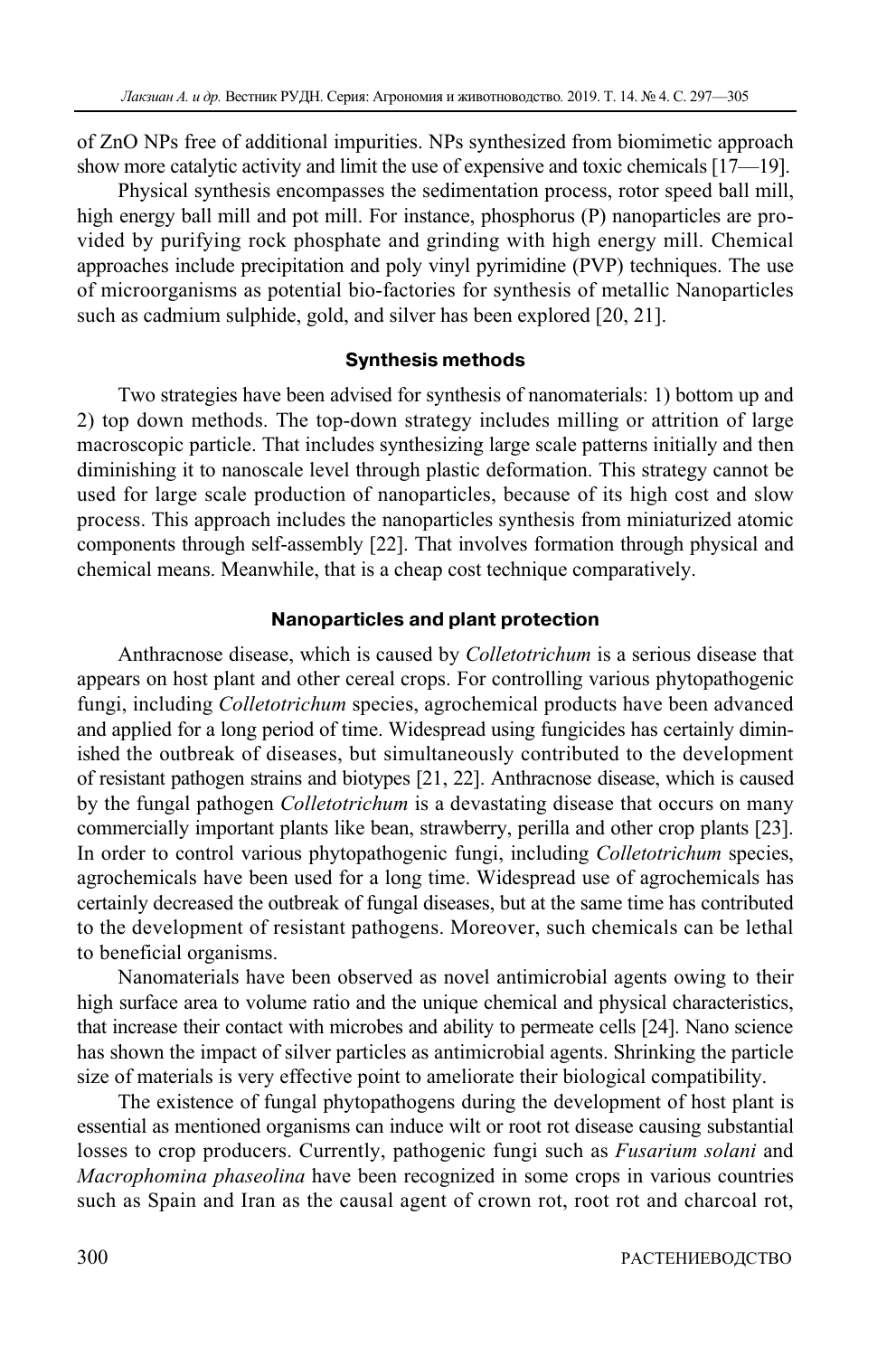respectively [25]. Pastrana et al. [4] reported that these pathogens caused root rot, damping-off symptoms, and shrinking in leaf size and fruits, thus affecting the yield and quality. Several researches reported the use of various control measures such as the application of chemical and biological tools for curbing these diseases in crops. Currently environmental hazards caused by the using fungicides and the unpredictable results of biological control have been comprehensively discussed [26].

# **Nanotechnology and abiotic stresses**

Improvement in the plant resistance against different abiotic stresses such as drought, salinity, diseases and others have been possible through development in the biotechnology science at the nanomaterials or nanoscale. In the future, more useful identification and use of plant gene trait resources is expected to introduce cost effective capability through advances in nanotechnology based on gene sequencing [27]. Latterly, in vitro culture has become widely used in some research areas related to plant science, owing to its ability to provide quick feedback, virus-free and controlled environment [28]. The use of nanomaterials has recently increased in agriculture and plant-tissue culture thanks to their unique different properties such as: magnetic, electrical, mechanical, optical, and chemical properties. Mozafari et al. [29] reported that under in vitro conditions, the use of iron nanoparticle could effectively alleviate the negative effects of drought stress on strawberry, further they verified that the concentration of iron nanoparticle could be an important issue worthy of consideration while adjusting the micronutrient content of media for this plant.

# **Nano-fertilizers in cropping systems**

Nano-fertilizers might have new properties which are more effective in farming systems, controlled release of chemical fertilizers and release nutrients that regulate plant growth and increase target activity. Nano-fertilizers can increase crop yields by supplying one or more nutrients whereas nanomaterial-increased fertilizers ameliorate the performance of fertilizers. Nano-fertilizers compared with the conventional fertilizers, are expected to improve growth and yields of crops significantly [30].

Recently several researchers stated that Nanofertilizers affected the seed germination which showed the effect of Nanofertilizers on seed. They can easily penetrate into the seed and increase nutrient availability to the growing seedling which results in healthy growth. If concentration is more than the optimum it may indicate inhibitory effects on the germination and seedling growth of the plant. Nano particles have both positive and negative effects on the plant [31].

ZnO Nano-particles recorded higher peanut seed germination percentage and root growth in comparison with bulk zinc sulphate. In the same way, positive effects of Nano-scale  $SiO<sub>2</sub>$  and  $TiO<sub>2</sub>$  on germination were reported in soya bean. Appropriate seed germination and root length were observed when using nanofertilizers compared to control where seeds were not treated with Nano-fertilizer. Nano-fertilizers increase nutrient availability to the growing plant which increases chlorophyll formation, photosynthetic rate, and dry matter production resulting in improvement of overall plant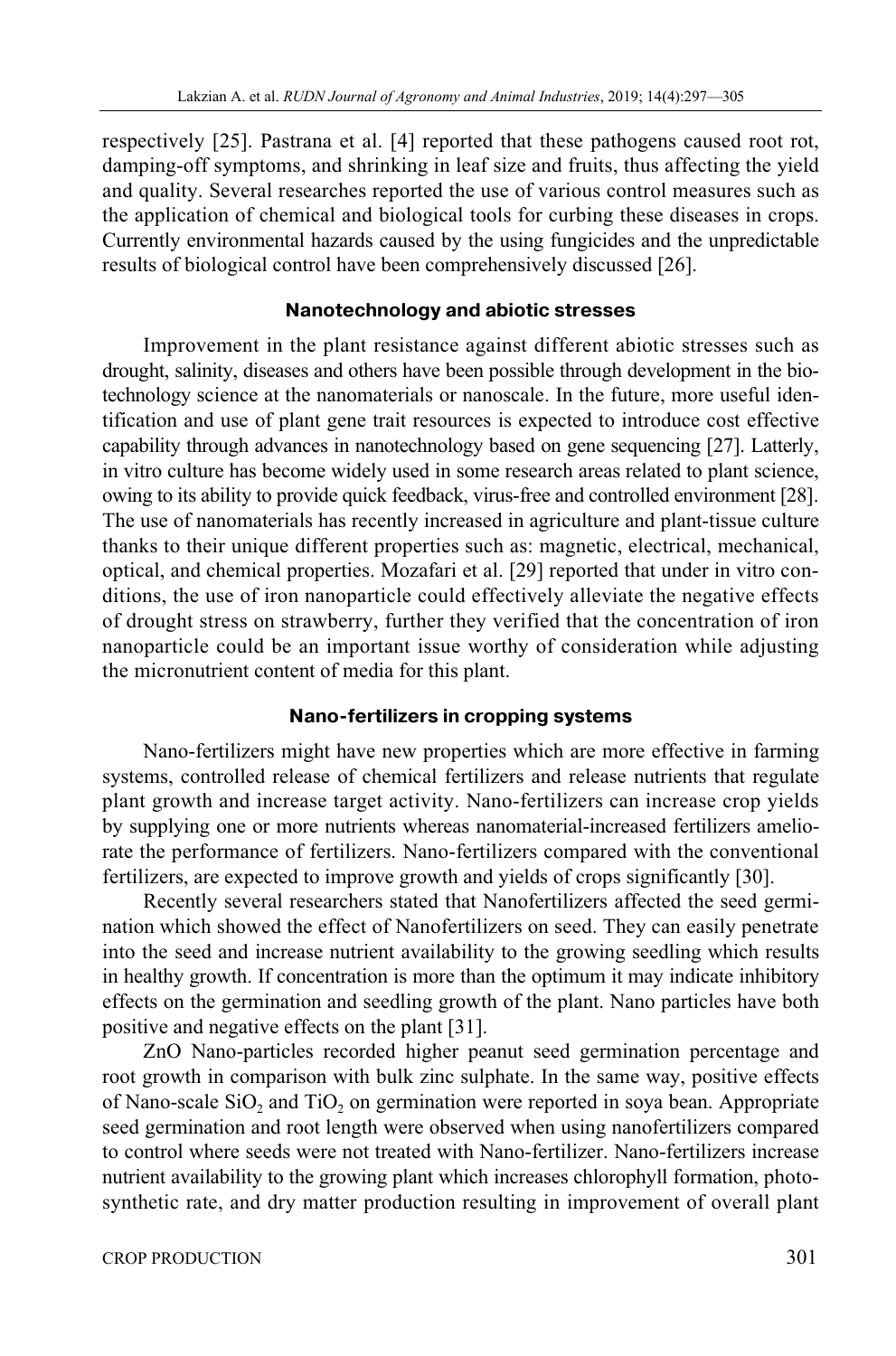growth. Mozafari et al. [32] reported corresponding results that nano-TiO<sub>2</sub> treated seeds produced plants with more dry weight, higher photosynthetic rate, and chlorophyll- $\alpha$ formation compared to the control. Combining Nanofertilizers and nanodevices synchronizing the release of fertilizers N and P with their uptake by cereal crop, prevents undesirable nutrient losses to soil through direct internalization by crops [33].

# **Conclusion**

Nano Science has appropriate advantages as it can enhance the life quality through its usage in various aspects as in cropping systems and producing foods. Across the globe it has become a ticket into the future for most nations. Nevertheless, we must be very careful with any new technology to be introduced about its possible unforeseen related risks that may come along with its positive potential. It is critical for any nation to provide a trained future workforce well versed in nanotechnology. Nanoparticle production has obtained well attention from various researchers those wish to utilize them for developing new generation nano-agro fertilizers and pesticides. Nanotechnology development is generating interests in science towards ecofriendly, cost effective and biological synthesis of nanoparticles.

# **References**

- 1. Zhang C, Wenhui L, Zhu B, Chen H, Chi H, Li L, Qin Y, Xue J. The quality evaluation of postharvest strawberries stored in nano-Ag packages at refrigeration temperature. *Polymers*. 2018; 10(8):894. doi: 10.3390/polym10080894
- 2. Liu L, Ji ML, Chen M, Sun M, Fu XL, Li L, Gao DS, Zhu CY. The flavor and nutritional characteristic of four strawberry varieties cultured in soilless system. *Food SciNutr*. 2016; 4(6):858— 868. doi: 10.1002/fsn3.346
- 3. Ruiz-Romeroa P, Salasb BV, Mendoza D, Trujillo VM. Antifungal effects of silver phytonanoparticles from *Yucca shilerifera* against strawberry soil-borne pathogens: *Fusarium solani* and *Macrophomina phaseolina*. *Mycobiology*. 2018; 46(1):47—51. doi: 10.1080/12298093.2018.1454011
- 4. Pastrana AM, Capote N, De los Santos B, Romero R, Basallote-Ureba MJ. First report of *Fusarium solani* causing crown and root rot on strawberry crops in southwestern Spain. *Plant Dis*. 2014; 98(1):161. doi: 10.1094/PDIS-07-13-0682-PDN
- 5. Sharifi K, Mahdavi M. First report of strawberry crown and root rot caused by *Macrophominaphaseolina* in Iran. *Iran J Plant Pathol*. 2011; 47(4):Pe479—Pe480.
- 6. Adesina MF, Lembke A, Costa R, Speksnijder A, Smalla, K. Screening of bacterial isolates from various European soils for in vitro antagonistic activity towards *Rhizoctonia solani* and *Fusarium oxysporum*: site dependent composition and diversity revealed. *Soil Biol Biochem*. 2007; 39(11):2818—2828. doi: 10.1016/j.soilbio.2007.06.004
- 7. Lamsal K, Kim SW, Jung JH, Kim YS, Kim KS, Lee YS. Application of silver nanoparticles for the control of *Colletotrichum* species in vitro and pepper anthracnose disease in field. *Mycobiology*. 2011; 39(3):194—199. doi: 10.5941/MYCO.2011.39.3.194
- 8. Huang J, Li Q, Sun D, Lu Y, Su Y, Yang X, Wang H, Shao W, He N, Hong J, Chen C. Biosynthesis of silver and gold nanoparticles by novel sundried *Cinnamomum camphora* leaf. *Nanotechnology*. 2007; 18(10):105104.
- 9. Kouvaris P, Delimitis A, Zaspalis V, Papadopoulos D, Tsipas SA, Michailidis N. Green synthesis and characterization of silver nanoparticles produced using Arbutus Unedo leaf extract. *Materials Letters*. 2012; 76:18—20. doi: 10.1016/j.matlet.2012.02.025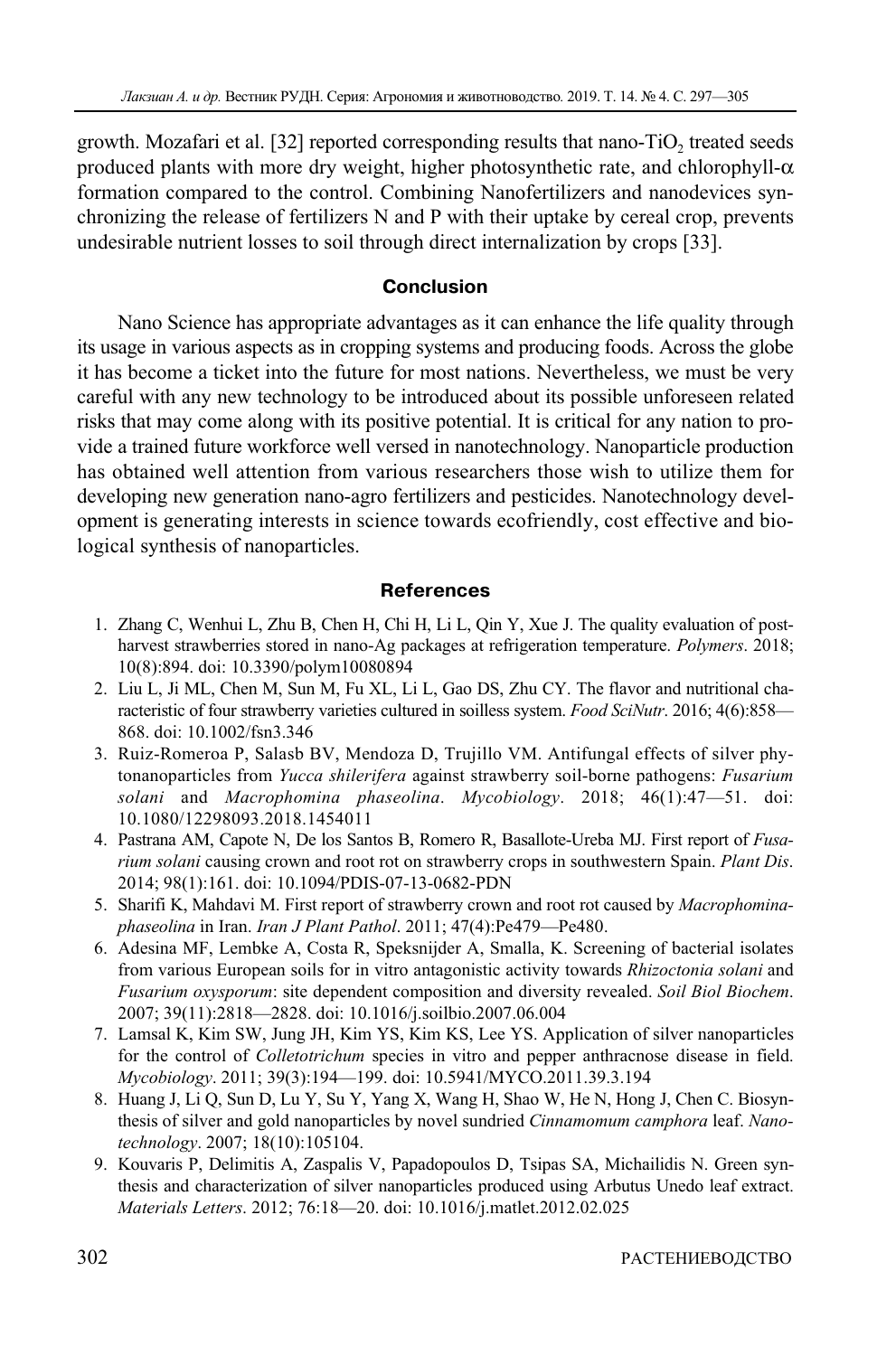- 10. Park HH, Choi YJ. Direct patterning of SnO(2) composite films prepared with various contents of Pt nanoparticles by photochemical metal-organic deposition. *Thin Solid Film*s. 2011; 519(19): 6214—6218. doi: 10.1016/j.tsf.2011.03.051
- 11. Hubenthal F. Noble metal nanoparticles: synthesis and optical properties. In: Andrews DL, Scholes GD, Wiederrecht GP (eds.) *Comprehensive Nanoscience and Technology. Vol. 1: Nanomaterials.* New York: Elsevier Science; 2011; p. 375—435.
- 12. Ghodake GS, Deshpande NG, Lee YP, Jin ES. Pear fruit extract-assisted room temperature biosynthesis of gold nanoplates. *Colloids and Surface B: Biointerfaces*. 2010; 75(2):584—589. doi: 10.1016/j.colsurfb.2009.09.040
- 13. Sanghi R, Verma P. Biomimetic synthesis and characterization of protein capped silver nanoparticles. *Bioresour Technol*. 2009; 100(1):501—504. doi: 10.1016/j.biortech.2008.05.048
- 14. Shankar SS, Rai A, Ahmad A, Sastry M. Rapid synthesis of Au, Ag and bimetallic Au core-Ag shell nanoparticles using neem (*Azadirachta indica*) leaf broth. *Journal of Colloid and Interface Science*. 2004; 275(2):496—502. doi: 10.1016/j.jcis.2004.03.003
- 15. Prasad R, Bhattacharyya A, Nguyen QD. Nanotechnology in sustainable agriculture: Recent developments, challenges, and perspectives. *Front Microbiol*. 2017; 8:1014. doi: 10.3389/fmicb.2017.01014
- 16. Vijayaraghava K, Nalini K. Biotemplates in the green synthesis of silver nanoparticles. *Biotechnology journal*. 2010; 5(10):1098—1110. doi: 10.1002/biot.201000167
- 17. Huang L, Dian-Qing L, Yan-Jun W, Min DG, Xue ED. Controllable preparation of nano-MgO and investigation of its bactericidal properties*. J Inorg Biochem*. 2011; 99(5):986—993. doi: 10.1016/j.jinorgbio.2004.12.022
- 18. Solanki JN, Murthy ZVP. Highly monodisperse and sub-nano silver particles synthesis via micro emulsion technique. *Colloids Surface*. 2010; 359(1—3):31—38. doi: 10.1016/j.colsurfa.2010.01.058
- 19. Sastry RK, Rashmi HB, Rao NH. Nanotechnology Patents as R&D Indicators for Disease Management Strategies in Agriculture. *J Intellect Prop Rights.* 2010; 15(3):197—205.
- 20. Delfani M, Firouzabadi MB, Farrokhi N, Makarian H. Some physiological responses of blackeyed pea to iron and magnesium nanofertilizers. *Commun Soil Sci Plant Anal*. 2014; 45(4):530— 540. doi: 10.1080/00103624.2013.863911
- 21. Narro-Sanchez J, Davalos-Gonzalez PA, Velasquez-Valle R, Castro-Franco J. Main strawberry diseases in Irapuato, Guanajuato, and Zamora, Michoacan, Mexico. *Acta Hortic*. 2006; 708:167—172. doi: 10.17660/ActaHortic.2006.708.27
- 22. Vitor G, Palma TC, Vieira B, Lourenço JP, Barros RJ, Costa MC. Start-up, adjustment and longterm performance of a two-stage bioremediation process, treating real acid mine drainage, coupled with biosynthesis of ZnS nanoparticles and ZnS/TiO2 nanocomposites. *Miner Eng.* 2015; 75:85—93. doi: 10.1016/j.mineng.2014.12.003
- 23. Raposo R, Gomez V, Urrutia T, Melgarejo P. Fitness of *Botrytis cinerea* associated with dicarboximide resistance. *Phytopathology*. 2000; 90(11):1246—1249. doi: 10.1094/PHYTO.2000.90.11.1246
- 24. Bartlett DW, Clough JM, Godwin JR, Hall AA, Hamer M, Parr-Dobrzanski B. The strobilurin fungicides. *Pest Manag Sci*. 2002; 58(7):649—622. doi: 10.1002/ps.520
- 25. Kim JS, Kuk E, Yu KN, Kim JH, Park SJ, Lee HJ, Kim SH, Park YK, Park YH, Hwang CY. Antimicrobial effects of silver nanoparticles. *Nanomedicine.* 2007; 3(1):95—101. doi: 10.1016/j.nano.2006.12.001
- 26. Rejinold NS, Muthunarayanan M, Muthuchelian K, Chennazhi KP, Nair SV, Jayakumar R. Saponin-loaded chitosan nanoparticles and their cytotoxicity to cancer cell lines in vitro. *Carbohydr Polym*. 2011; 84(1):407—416. doi: 10.1016/j.carbpol.2010.11.056
- 27. Piacente S, Pizza C, Oleszek W. Saponins and phenolics of *Yucca schidigera* Roezl: chemistry and bioactivity. *Phytochem Rev*. 2011; 4(2—3):177—190. doi: 10.1007/s11101-005-1234-5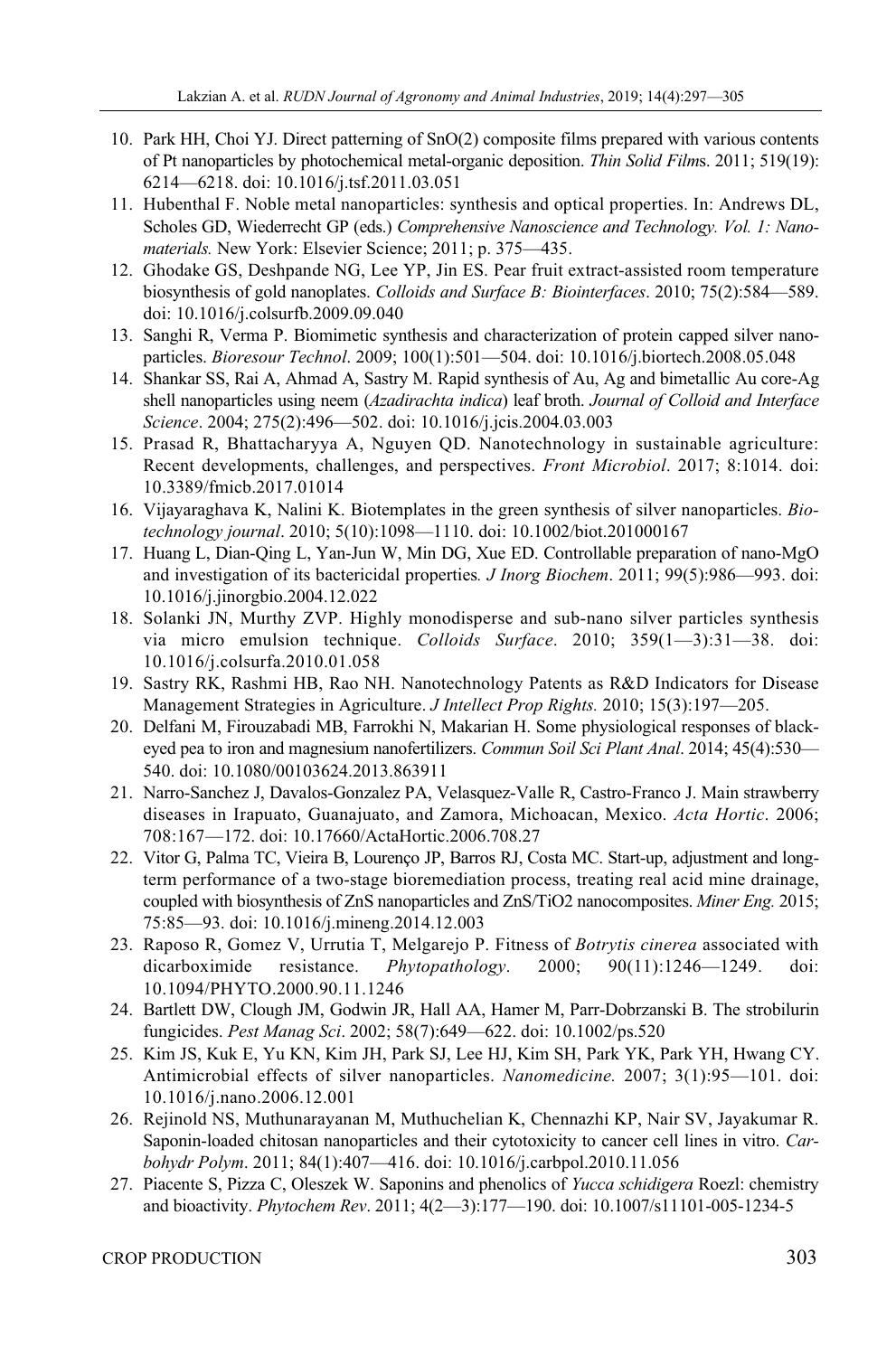- 28. Quiroz KA, Berríos M, Carrasco B, Retamales JB, Caligari PD, García-Gonzáles R. Meristem culture and subsequent micropropagation of Chilean strawberry (*Fragaria chiloensis* (L.) Duch.). *Biol Res*. 2017; 50(1):20—35. doi: 10.1186/s40659-017-0125-8
- 29. Mozafari A, Havas F, Ghaderi N. Application of iron nanoparticles and salicylic acid in in vitro culture of strawberries (*Fragaria* × *ananassa* Duch.) to cope with drought stress. *Plant Cell Tissue Org Cult*. 2017; 132(3):511—523. doi: 10.1007/s11240-017-1347-8
- 30. Villamizar-Gallardo R, Cruz OJF, Ortiz-Rodriguez OR. Fungicidal effect of silver nanoparticles on toxigenic fungi in cocoa. *Pesq Agropec Bras*. 2016; 51(12):1929—1936. doi: 10.1590/S0100-204X2016001200003
- 31. Yaghubi K, Ghaderi N, Vafaee Y, Javadi T. Potassium silicate alleviates deleterious effects of salinity on two strawberry cultivars grown under soilless pot culture. *Sci Hortic*. 2016; 213:87—95. doi: 10.1016/j.scienta.2016.10.012
- 32. Mahdizadeh V, Safaie N, Khelghatibana F. Evaluation of antifungal activity of silver nanoparticles against some phytopathogenic fungi and *Trichoderma harzianum*. *J Crop Pro*t. 2015; 4(3):291—300.
- 33. Mickelbart MV, Hasegawa PM, Bailey-Serres J. Genetic mechanisms of abiotic stress tolerance that translate to crop yield stability. *Nat Rev Genet*. 2015; 16:237—251. doi: 10.1038/nrg3901

#### **About authors:**

*Lakzian Amir* — Professor, Department of Soil Science, Faculty of Agriculture, Ferdowsi University, Azadi sq., Mashhad, Iran

*Bayat Maryam* — Agrobiotechnological Department, Agrarian and Technological Institute, Peoples' Friendship University of Russia, 8 Miklukho-Maklaya St., 117198, Moscow, Russian Federation; e-mail: maryambayat1313@yahoo.com

*Gadzhikurbanov Anvar* — Agroengineering Department, Agrarian and Technological Institute, Peoples' Friendship University of Russia, 8 Miklukho-Maklaya St., 117198, Moscow, Russian Federation; e-mail: gadcgikurbanow@mail.ru

*Zargar Meisam* — Associate Professor, Postdoctoral Research Associate, Agrobiotechnological Department, Agrarian and Technological Institute, Peoples' Friendship University of Russia, 8 Miklukho-Maklaya St., 117198, Moscow, Russian Federation; e-mail: zargar-m@rudn.ru

DOI: 10.22363/2312-797X-2019-14-4-297-305

Обзорная статья

# **Роль нанотехнологий в совершенствовании растениеводства**

**Амир Лакзиан1 , Марьям Баят2 \*, Анвар Гаджикурбанов2 , Мейсам Заргар2**

1 Университет Фердоуси, *Мешхед, Иран* 2 Российский университет дружбы народов, *Москва, Российская Федерация* \*maryambayat1313@yahoo.com

**Аннотация.** Использование наноматериалов в последнее время возросло в сельском хозяйстве и культуре тканей растений благодаря их уникальным свойствам: магнитным, электрическим, механическим, оптическим и химическим. Приведен обзор исследований, посвященных применению